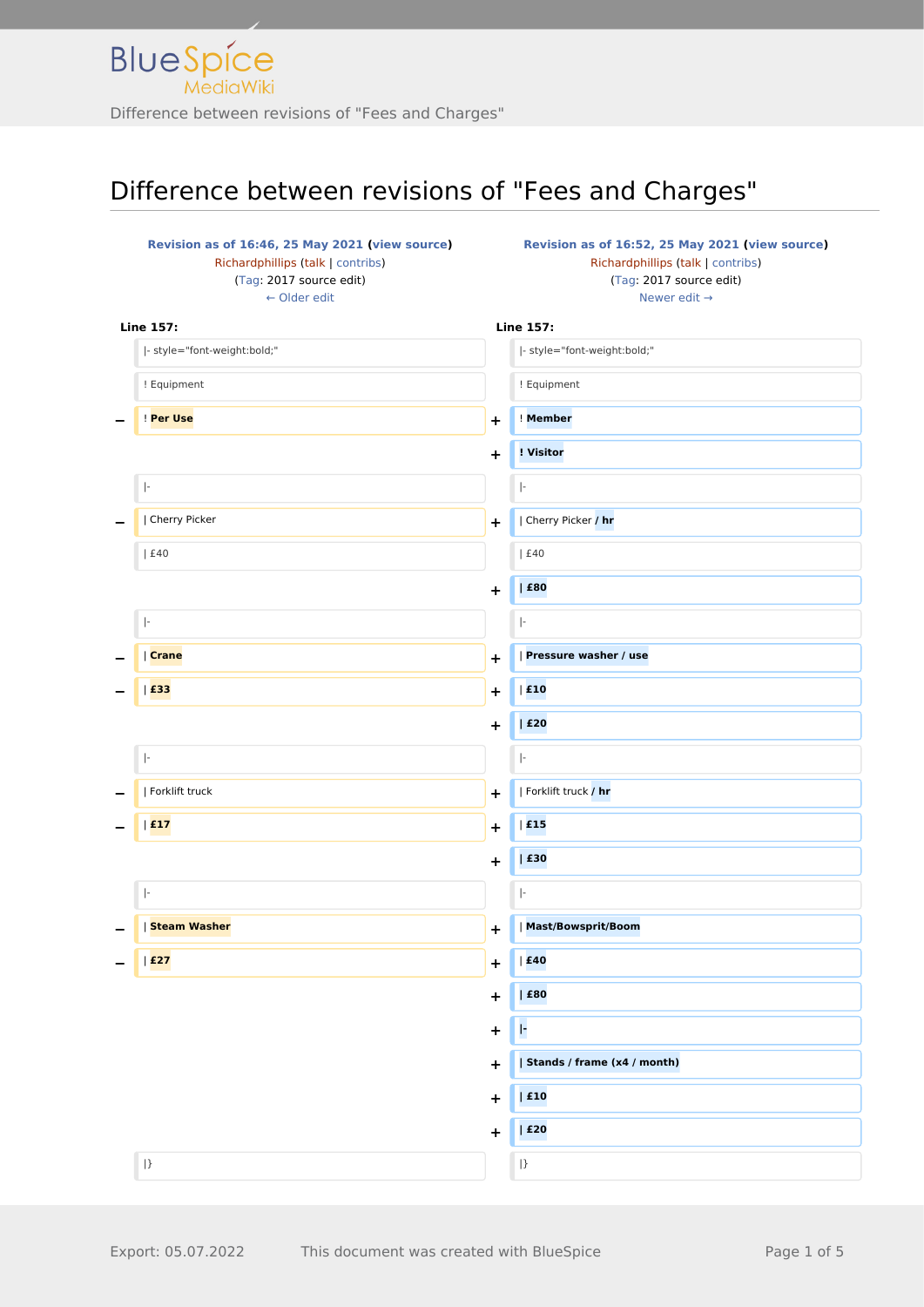

| <b>Line 182:</b>     | Line 191:                       |
|----------------------|---------------------------------|
| Replacement Gate Fob | Replacement Gate Fob            |
| Each                 | Each                            |
| £5.50<br>-           | E10<br>$\ddot{}$                |
| $\vert$ -            | $\left\vert \cdot\right\rangle$ |
| Tow by workboat      | Tow by workboat                 |
| Per trip             | Per trip                        |
| $ $ £13              | E15<br>$\ddot{}$                |
| $ }$                 | $\vert \}$                      |
|                      |                                 |

# Revision as of 16:52, 25 May 2021

# <span id="page-1-0"></span>Fees and Charges

| Contents |  |
|----------|--|
|          |  |
|          |  |
|          |  |
|          |  |
|          |  |
|          |  |
|          |  |
|          |  |
|          |  |
|          |  |
|          |  |

## <span id="page-1-1"></span>**Membership Fees**

|                      | One<br>off |
|----------------------|------------|
| Joining Fee          | £75        |
| Youth Joining<br>Fee | £50        |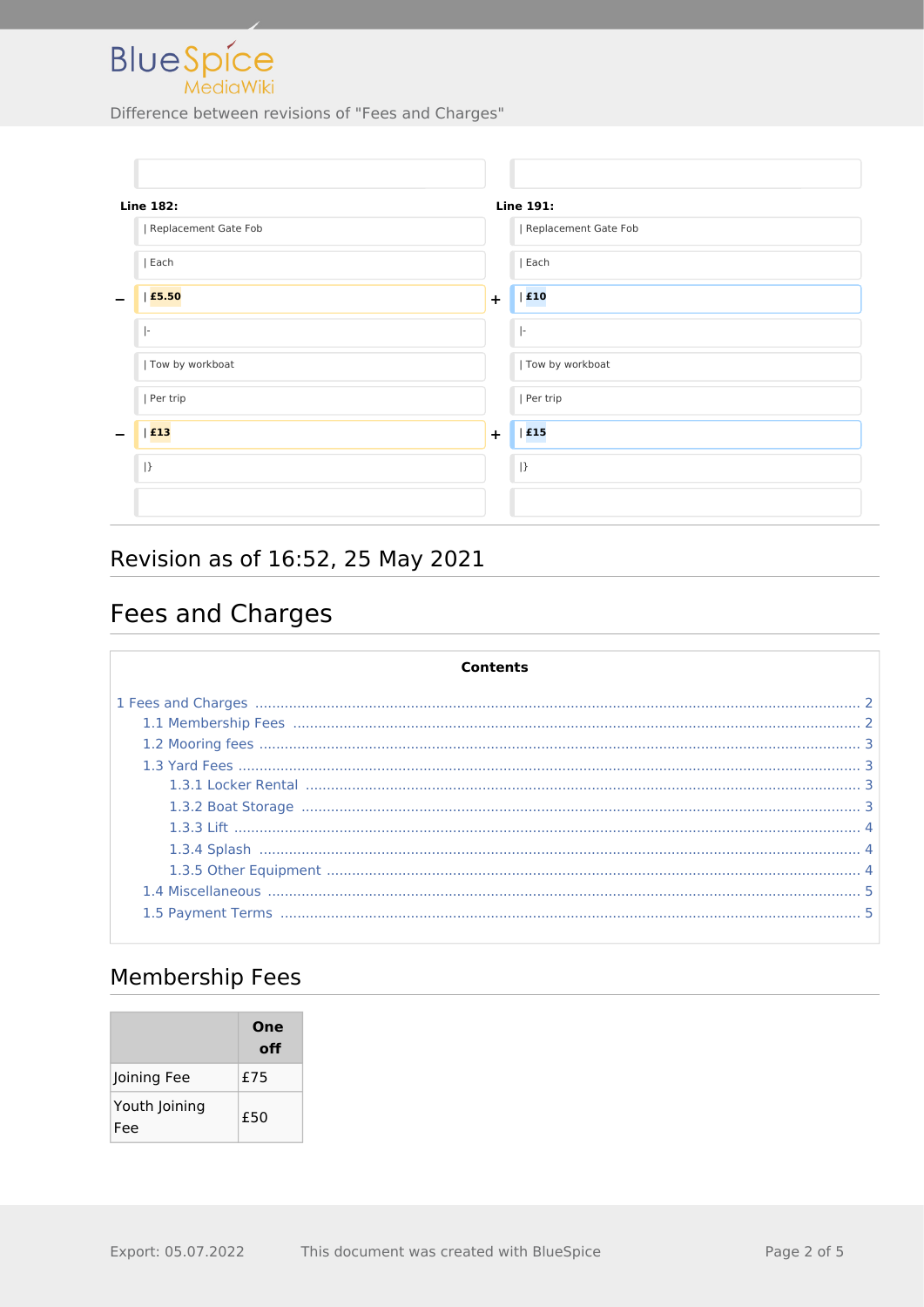|                                 | Per  |
|---------------------------------|------|
|                                 | year |
| Single - Full                   | £240 |
| Family - Full                   | £290 |
| Single - Senior                 | f140 |
| Family - Senior                 | £190 |
| Youth membership (aged <<br>25) | £100 |
| Single - Overseas               | £100 |

- Joining and membership fees are charged forward for the year and are non-refundable.
- New members will be charged pro-rata for the remainder of the year, once approved.

### <span id="page-2-0"></span>Mooring fees

Mooring fees are charged forward for the year and are non-refundable.

#### **Annual charge for members use of club moorings**

| <b>Type of mooring</b> | <b>Annual</b><br>Fee |
|------------------------|----------------------|
| Drying                 | £345                 |
| Deep water<br>Pontoon  | f497                 |
| Deep water Trot        | f497                 |

#### <span id="page-2-1"></span>Yard Fees

All charges for yard time are applicable to mooring holders only, except for those on approved projects.

#### <span id="page-2-2"></span>Locker Rental

|                  | Per<br>year |
|------------------|-------------|
| Shared<br>Locker | £36         |

#### <span id="page-2-3"></span>Boat Storage

**Members boats stored on the 'hard' in the yard are charged at the following rate per metre per year.**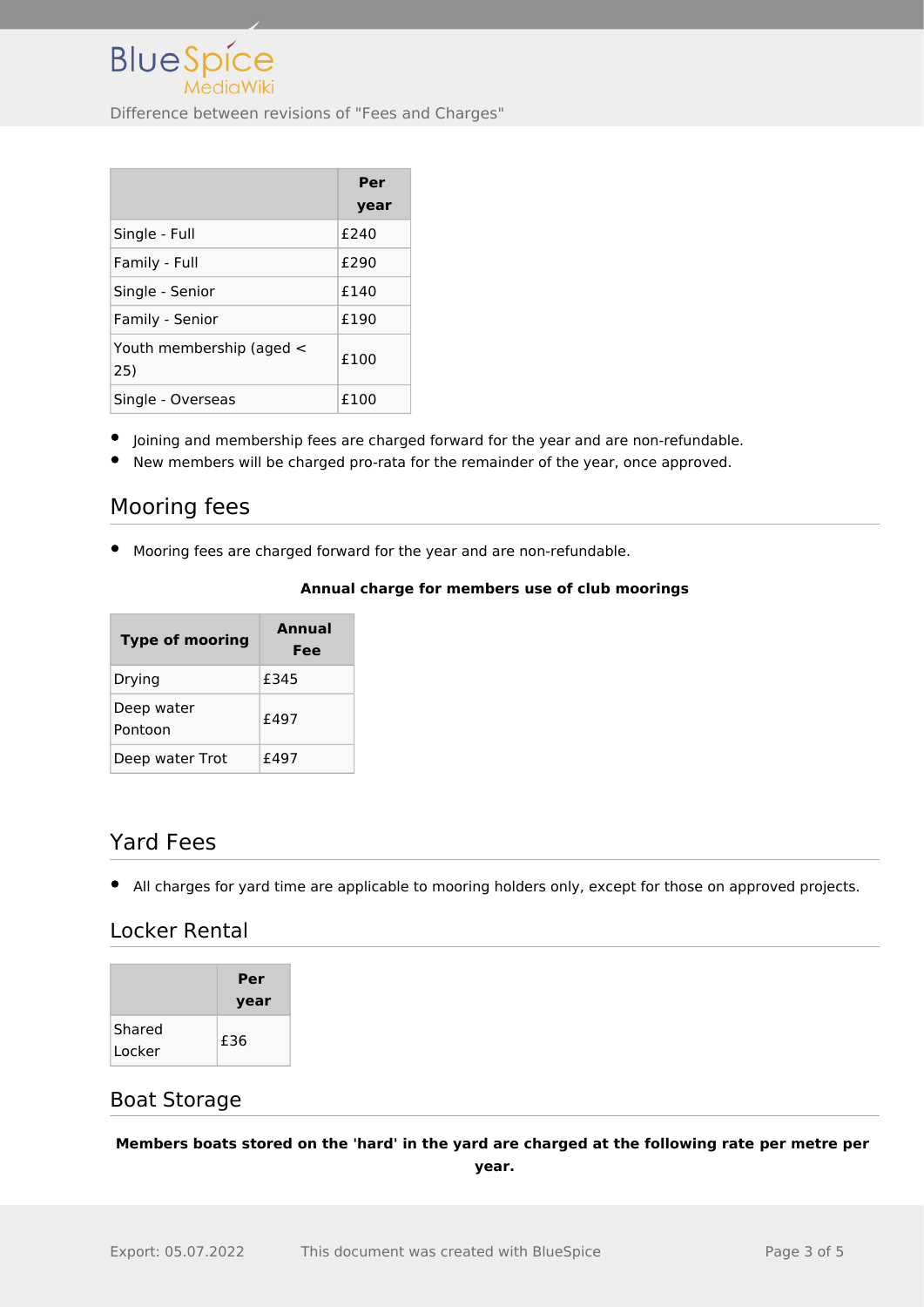

|                       | $18$<br>months | >18<br>months | >36<br>months |
|-----------------------|----------------|---------------|---------------|
| Monohull              | £60            | £135          | £270          |
| Multihull             | £85            | £185          | £365          |
| Under cover           | £85            | £201          |               |
| Off-Station           | £132           | £252          | £504          |
| Trailer-sailer *      | £96            |               |               |
| Dinghy                | £96            |               |               |
| Trailer-<br>motorboat | £96            |               |               |

Storage of trailers is a flat rate of £96 per trailer per year.

For Trailer-sailers the fee is payable yearly in advance

#### <span id="page-3-0"></span>Lift

|                 | Slipmaster or crane - per<br>metre |  |  |
|-----------------|------------------------------------|--|--|
| On-<br>Station  | £6                                 |  |  |
| Off-<br>Station | f12                                |  |  |

## <span id="page-3-1"></span>Splash

|                         | On<br><b>Station</b> | Off<br><b>Station</b> |
|-------------------------|----------------------|-----------------------|
| Bilge / lifting<br>keel | £15                  | £30                   |
| Fin / long keel         | £30                  | £60                   |

### <span id="page-3-2"></span>Other Equipment

| <b>Equipment</b>      | <b>Membe</b><br>r | <b>Visito</b> |
|-----------------------|-------------------|---------------|
| Cherry Picker / hr    | f40               | £80           |
| Pressure washer / use | £10               | £20           |
| Forklift truck / hr   | £15               | £30           |
| Mast/Bowsprit/Boom    | f40               | £80           |